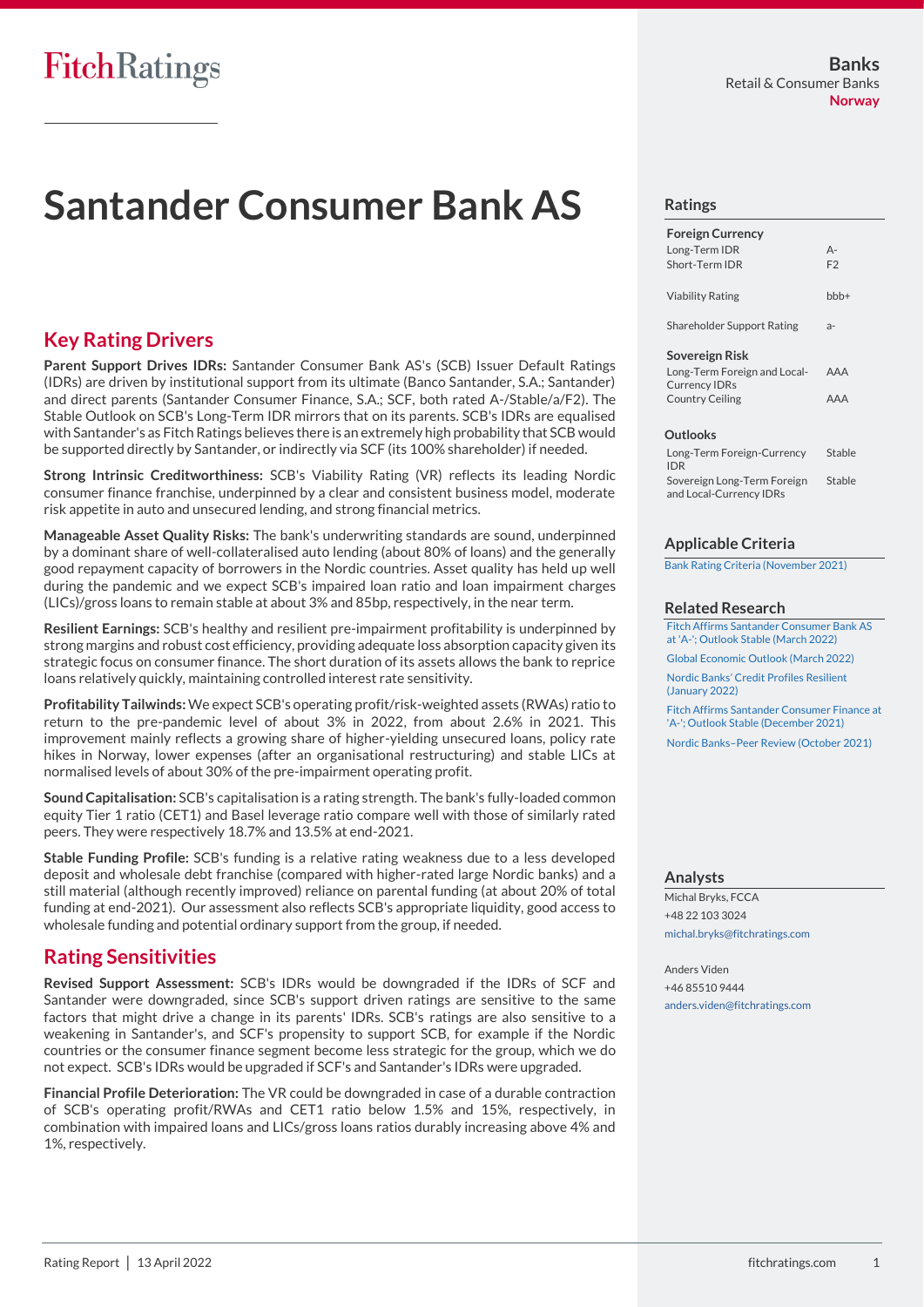# **Debt Rating Classes**

| <b>Rating Level</b>   | Rating |
|-----------------------|--------|
| Deposits              | A/F1   |
| Senior Preferred      | A/F1   |
| Source: Fitch Ratings |        |

The long-term senior preferred debt and deposits are rated one notch above the bank's Long-Term IDR. This is to reflect our expectation of the protection accruing to senior preferred debt and deposits from the junior resolution debt and equity buffers which SCB will source from its parent. SCB is part of the same resolution group as SCF and Santander.

The short-term senior preferred debt and deposit ratings of 'F1' are the lower of the two options mapping to the long-term ratings of 'A', in line with its parents' short-term senior preferred debt and deposit ratings.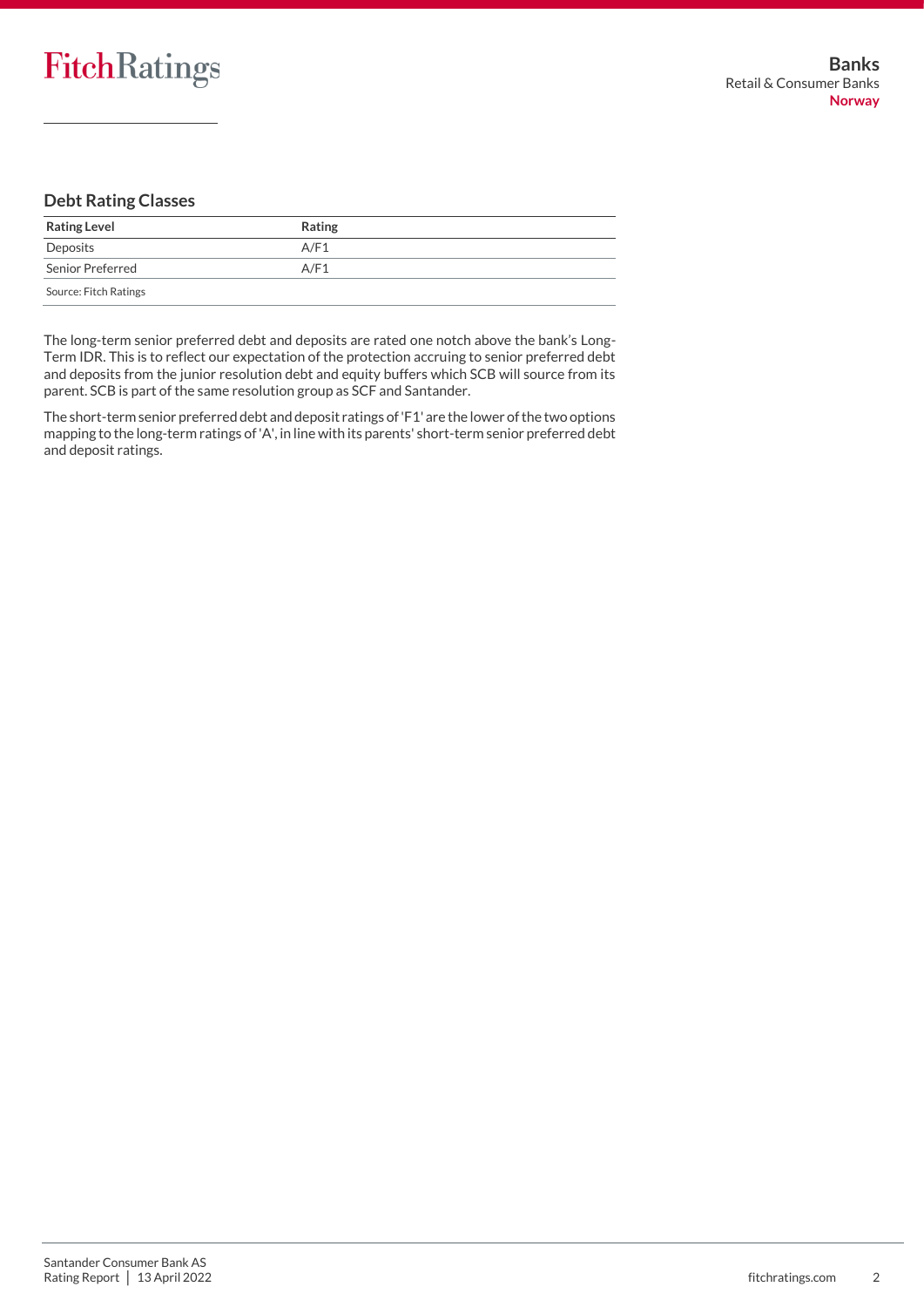# **Ratings Navigator**

| <b>Santander Consumer Bank AS</b> |                          |                                   |                        |                         |                                    | <b>ESG Relevance:</b>               |                               |                                       | <b>Banks</b><br><b>Ratings Navigator</b> |                               |                                                                                                                                                                             |
|-----------------------------------|--------------------------|-----------------------------------|------------------------|-------------------------|------------------------------------|-------------------------------------|-------------------------------|---------------------------------------|------------------------------------------|-------------------------------|-----------------------------------------------------------------------------------------------------------------------------------------------------------------------------|
|                                   | <b>Financial Profile</b> |                                   |                        |                         |                                    |                                     |                               |                                       |                                          |                               |                                                                                                                                                                             |
|                                   | Environment<br>Operating | <b>Business</b><br>Profile<br>20% | Profile<br>Risk<br>10% | Asset<br>Quality<br>20% | Earnings &<br>Profitability<br>15% | Capitalisation<br>& Leverage<br>25% | Funding &<br>Liquidity<br>10% | Implied<br>Viability<br><b>Rating</b> | Viability<br>Rating                      | Shareholder Support<br>Rating | Default<br>Rating<br>Issuer                                                                                                                                                 |
| aaa                               |                          |                                   |                        |                         |                                    |                                     |                               | aaa                                   | aaa                                      | aaa                           | AAA                                                                                                                                                                         |
| aa+                               |                          |                                   |                        |                         |                                    |                                     |                               | $aa+$                                 | aa+                                      | aa+                           | AA+                                                                                                                                                                         |
| aa                                |                          |                                   |                        |                         |                                    |                                     |                               | aa                                    | aa                                       | aa                            | AA                                                                                                                                                                          |
| aa-                               |                          |                                   |                        |                         |                                    |                                     |                               | aa-                                   | aa-                                      | aa-                           | AA-                                                                                                                                                                         |
| $a+$                              |                          |                                   |                        |                         |                                    |                                     |                               | $a+$                                  | $a+$                                     | $a+$                          | $A+$                                                                                                                                                                        |
| $\mathsf{a}$                      |                          |                                   |                        |                         |                                    |                                     |                               | $\mathsf{a}$                          | $\mathsf{a}$                             | $\mathsf{a}$                  | А                                                                                                                                                                           |
| $a-$                              |                          |                                   |                        |                         |                                    |                                     |                               | $a-$                                  | a-                                       | A-Sta                         | A-Sta                                                                                                                                                                       |
| $bbb +$                           |                          |                                   |                        |                         |                                    |                                     |                               | $bbb +$                               | bbb+                                     | bbb+                          | BBB+                                                                                                                                                                        |
| bbb                               |                          |                                   |                        |                         |                                    |                                     |                               | bbb                                   | bbb                                      | bbb                           | <b>BBB</b>                                                                                                                                                                  |
| bbb-                              |                          |                                   |                        |                         |                                    |                                     |                               | bbb-                                  | bbb-                                     | bbb-                          | BBB-                                                                                                                                                                        |
| bb+                               |                          |                                   |                        |                         |                                    |                                     |                               | $bb+$                                 | bb+                                      | bb+                           | BB+                                                                                                                                                                         |
| bb                                |                          |                                   |                        |                         |                                    |                                     |                               | bb                                    | bb                                       | bb                            | <b>BB</b>                                                                                                                                                                   |
| bb-                               |                          |                                   |                        |                         |                                    |                                     |                               | bb-                                   | bb-                                      | bb-                           | BB-                                                                                                                                                                         |
| $b+$                              |                          |                                   |                        |                         |                                    |                                     |                               | $b+$                                  | $b+$                                     | $b+$                          | $B+$                                                                                                                                                                        |
| b                                 |                          |                                   |                        |                         |                                    |                                     |                               | $\mathbf b$                           | b                                        | $\mathsf b$                   | B                                                                                                                                                                           |
| $b -$                             |                          |                                   |                        |                         |                                    |                                     |                               | b-                                    | b-                                       | b-                            | <b>B-</b>                                                                                                                                                                   |
| $ccc$ +                           |                          |                                   |                        |                         |                                    |                                     |                               | $ccc$ +                               | ccc+                                     | ccc+                          | CCC+                                                                                                                                                                        |
| ccc                               |                          |                                   |                        |                         |                                    |                                     |                               | ccc                                   | CCC                                      | ccc                           | CCC                                                                                                                                                                         |
| CCC-                              |                          |                                   |                        |                         |                                    |                                     |                               | CCC-                                  | CCC-                                     | CCC-                          | CCC-                                                                                                                                                                        |
| $\mathsf{cc}$                     |                          |                                   |                        |                         |                                    |                                     |                               | $\mathsf{cc}$                         | $\mathsf{cc}$                            | $\mathsf{cc}$                 | CC                                                                                                                                                                          |
| с                                 |                          |                                   |                        |                         |                                    |                                     |                               | $\mathsf{c}$                          | с                                        | c                             | $\mathsf{C}$                                                                                                                                                                |
| f                                 |                          |                                   |                        |                         |                                    |                                     |                               | f                                     | $\mathsf f$                              | ns                            | D or RD                                                                                                                                                                     |
|                                   |                          |                                   |                        |                         |                                    |                                     |                               |                                       |                                          |                               | The Key Rating Driver (KRD) weightings used to determine the implied VR are shown as percentages at the top. In cases where the implied VR is adjusted upwards or downwards |

The Key Rating Driver (KRD) weightings used to determine the implied VR are shown as percentages at the top. In cases where the implied VR is adjusted upwards or downwards to arrive at the VR, the KRD associated with the adjustment reason is highlighted in red. The shaded areas indicate the benchmark-implied scores for each KRD.

# **Viability Rating Adjustments**

The VR is one notch below the implied VR, because we assign a high importance to the bank's Business Profile score of 'bbb+' to reflect its limited business model diversification and fairly concentrated funding.

The Capitalisation & Leverage score is below the implied score to reflect likely higher pay-out ratios once macroeconomic uncertainties reduce and the business model which is vulnerable to cyclical performance swings.

The Funding & Liquidity score is above the implied score to reflect SCB's good liquidity coverage, established market access to non-deposit funding and ordinary support from the parent.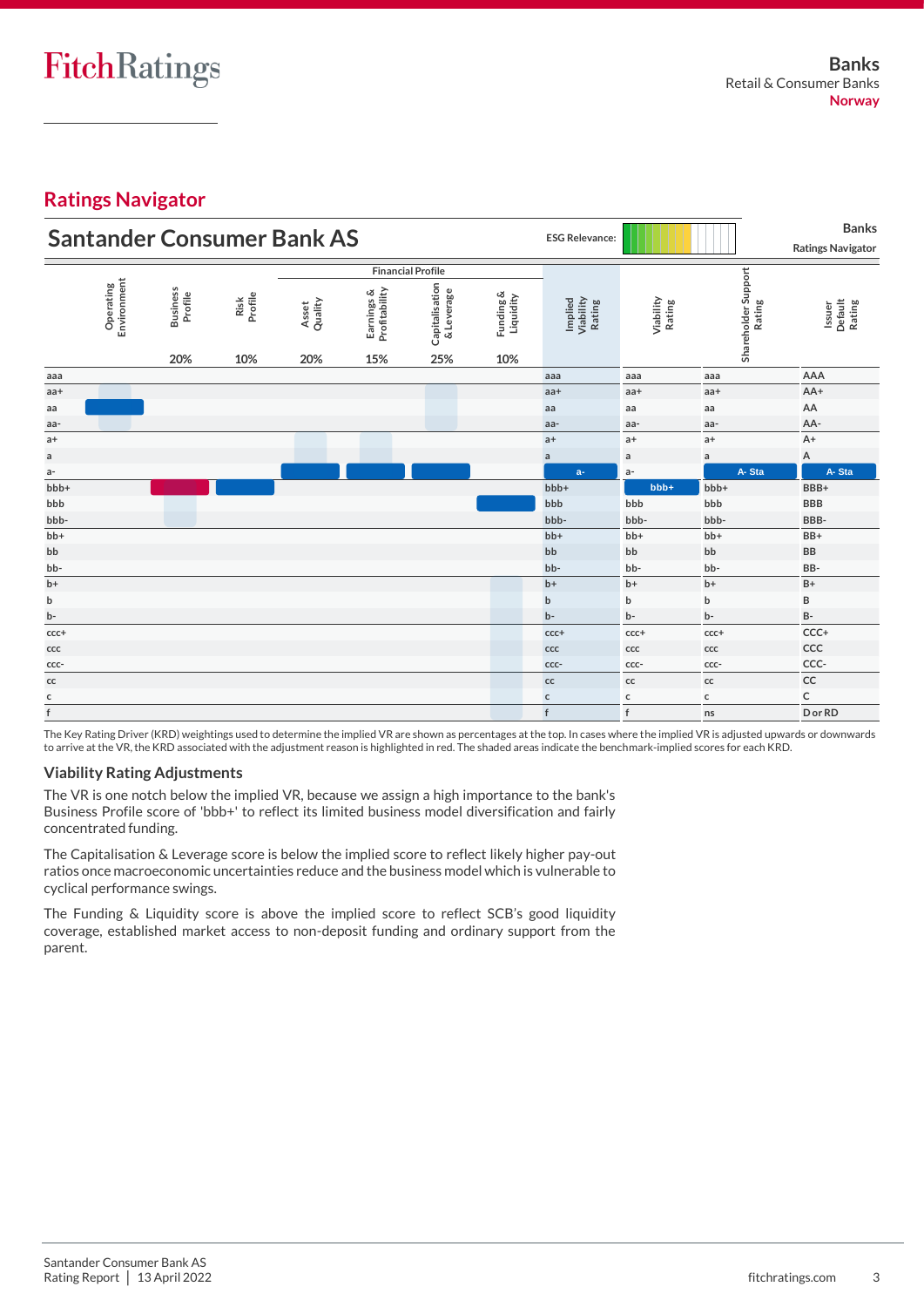# FitchRatings

|                                        | <b>Shareholder Support Assessment</b> |  |  |  |  |  |  |
|----------------------------------------|---------------------------------------|--|--|--|--|--|--|
| <b>Shareholder Support Rating KRDs</b> |                                       |  |  |  |  |  |  |
| Parent IDR                             | $A -$                                 |  |  |  |  |  |  |
| Total Adjustments (notches)            | $\Omega$                              |  |  |  |  |  |  |
| <b>Shareholder Support Rating:</b>     | А-                                    |  |  |  |  |  |  |
|                                        |                                       |  |  |  |  |  |  |
| Shareholder ability to support         |                                       |  |  |  |  |  |  |
| Shareholder Rating                     | A-/Stable                             |  |  |  |  |  |  |
| Shareholder regulation                 | <b>Equalised</b>                      |  |  |  |  |  |  |
| Relative size                          | <b>Equalised</b>                      |  |  |  |  |  |  |
| Country risks                          | <b>Equalised</b>                      |  |  |  |  |  |  |
|                                        |                                       |  |  |  |  |  |  |
| Shareholder propensity to support      |                                       |  |  |  |  |  |  |
| Role in group                          | Equalised                             |  |  |  |  |  |  |
| Reputational risk                      | <b>Equalised</b>                      |  |  |  |  |  |  |
| Integration                            | <b>Equalised</b>                      |  |  |  |  |  |  |
| Support record                         | 1 Notch                               |  |  |  |  |  |  |
| Subsidiary performance and prospects   | <b>Equalised</b>                      |  |  |  |  |  |  |
| Legal commitments                      | 2+ Notches                            |  |  |  |  |  |  |

The colours indicate the weighting of each KRD in the assessment.

Higher influence Moderate influence **Moderate influence** 

We consider SCB a key and integral part of Santander's consumer finance activities. SCB operates in one of SCF's core geographies, and Santander considers consumer finance one of its core markets. Any required support for SCB would be immaterial relative to Santander's ability to provide it due to SCB's modest size.

SCB is highly integrated into the Santander group and has received ordinary support in the form of funding and capital from its parent to support business growth. SCB's management and corporate culture are highly integrated into SCF's and ultimately into Santander's. SCB also benefits from shared risk management practices within the group and operates under the Santander brand name.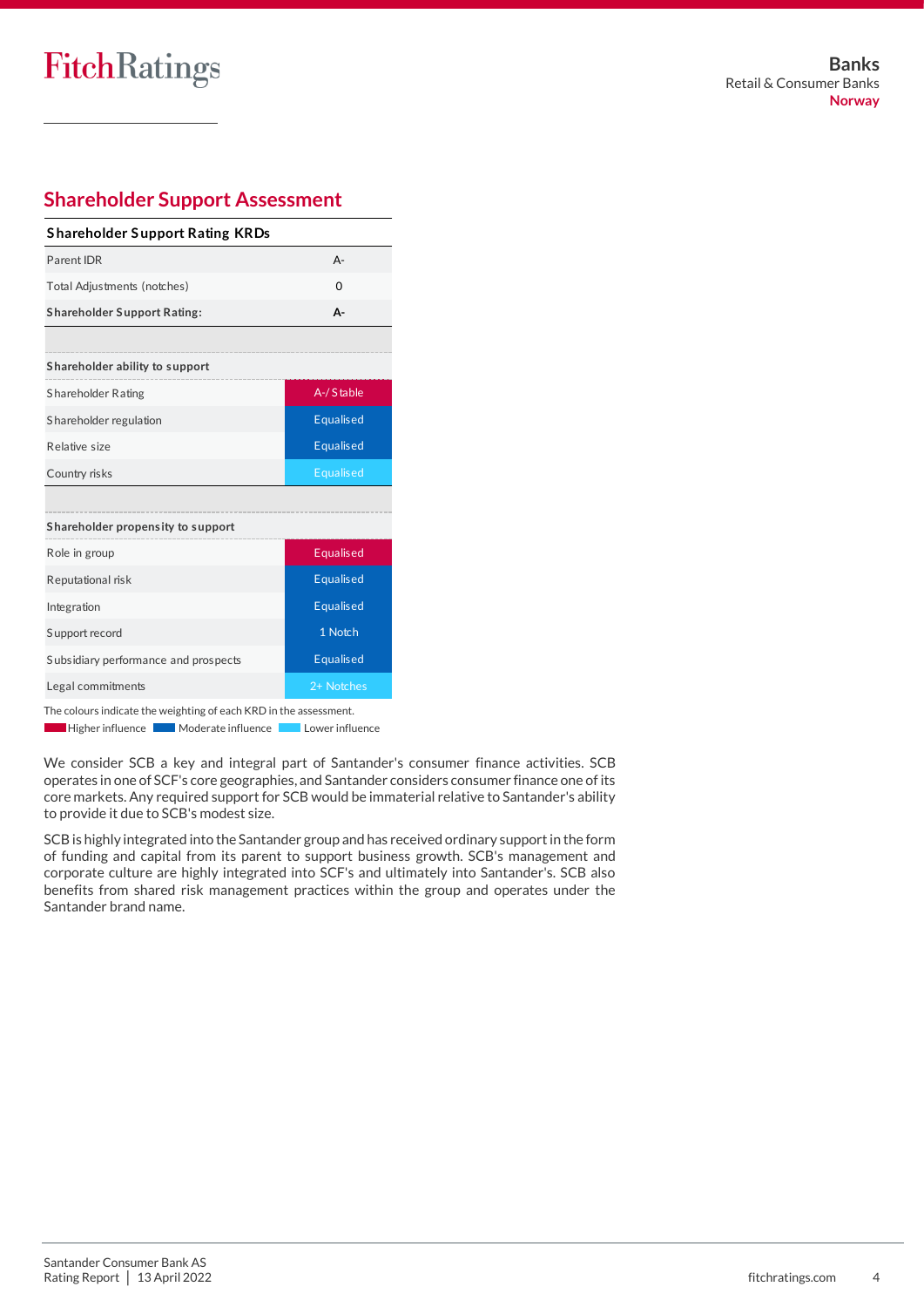# **Brief Company Summary**

# **Leading Auto Lender in the Nordic Region**

SCB is a leading Nordic consumer finance bank with strong market shares and relationships in the four main Nordic countries. It is particularly strong in auto finance where the bank says it holds the number one positions in Norway, Denmark and Finland. SCB's franchise benefits from being part of SCF, particularly through globally arranged captive agreements, branding and strategic partnerships.

Auto finance is the bank's core product (about 80% of loans). It is mainly distributed through relationships with auto manufacturers, dealers, importers and, to a lesser extent, through direct marketing and the bank's own website. Unsecured lending makes up the remainder of the loans and consists of consumer and credit card loans, and sales finance. It is sourced mainly through the internet and through business partners, with sales finance especially benefiting from online retail distribution and agreements with retailers and merchants.

Revenue almost solely consists of net interest income (around 95% of revenue). SCB has some pricing power in its four markets and benefits from the high perceived quality of the Santander brand compared with many peers. The benefits of being part of the Santander group also include efficiency advantages from technology and product development synergies.

## **Sound Strategic Execution, Credible Management Team**

The bank's strategy is closely aligned with that of SCF and of Santander. The bank wants to maintain its position in auto finance in the Nordic region.

SCB's senior management has a clear strategic vision and a good degree of depth. It has also demonstrated an ability to both integrate acquired businesses and grow organically, while maintaining its prudent risk appetite. Management quality and execution strongly benefit from integration with Santander in terms of corporate culture and governance.

## **Appropriate Risk Management Policies and Procedures**

SCB's risk management policies and procedures are good and appropriate given its business model, being closely integrated with those of the wider Santander group. This includes limits on credit, market and liquidity risk exposures, securitisation, operational, compliance and IT risks.

SCB's high annual credit volume generation is masked by a short effective maturity of loans (about two years for auto loans). However, the fast loan book turnover is well controlled and balance sheet growth has been comfortably matched by capital generation.

We believe credit standards are largely consistent, but may vary slightly over economic cycles. The loan approval process is largely automated for auto and unsecured loans with a stable level of acceptance. Auto financing mostly comprises loans to private individuals, followed by SMEs (fleet financing and wholesale financing). SCB's portfolio is fairly granular, given its predominantly retail nature, which reduces borrower concentration. Loans are well-diversified geographically and the residual value risk management in auto lending is prudent.

We expect the product mix (82% auto financing/18% unsecured at end-2021) to remain stable in the short-to-medium term. The bank's loan growth rate has fluctuated in recent years due to the acquisition of Forso Nordic AB from Ford Motor Company in 2020, foreign exchange-rate movements (negative impact in 2021, positive in 2020) and tightened lending standards for unsecured loans in mid-2021. Following the removal of pandemic-related restrictions in the Nordic countries, we expect demand for unsecured credit to pick up in 2022.

**Lending and Profitability** By geography; end-2021







Source: Fitch Ratings, SCB

### **Geographical Split of Gross Loans**



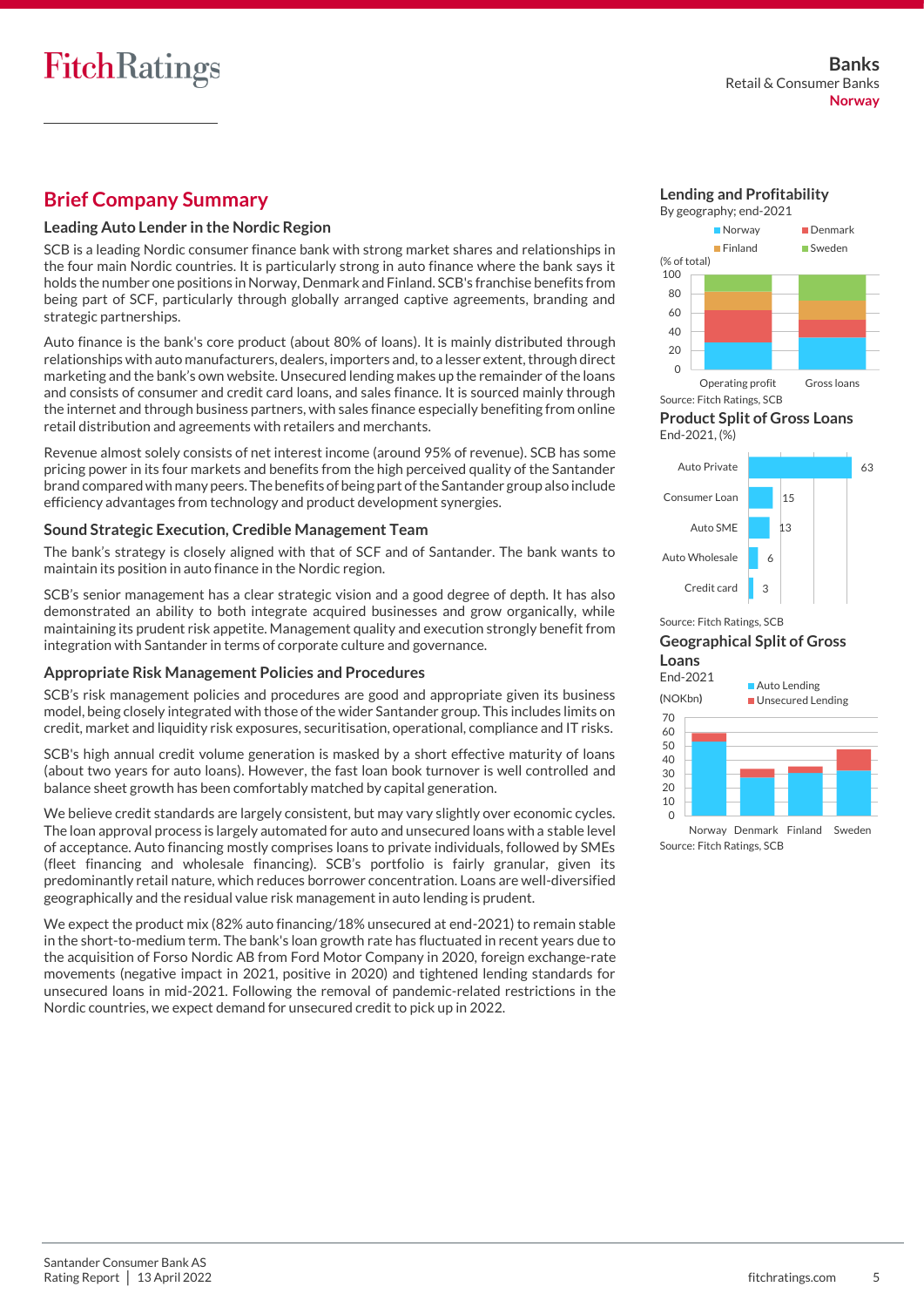# **Summary Financials and Key Ratios**

|                                             | 31 Dec 21      |              | 31 Dec 20                                                           | 31 Dec 19 | 31 Dec 18 |  |
|---------------------------------------------|----------------|--------------|---------------------------------------------------------------------|-----------|-----------|--|
|                                             | Year end       | Year end     | Year end                                                            | Year end  | Year end  |  |
|                                             | (USDm)         | (NOKm)       | (NOKm)                                                              | (NOKm)    | (NOKm)    |  |
|                                             | <b>Audited</b> | Audited      | Audited                                                             | Audited   | Audited   |  |
| Summary income statement                    |                |              |                                                                     |           |           |  |
| Net interest and dividend income            | 801            | 7,088        | 7,655                                                               | 7,178     | 6,919     |  |
| Net fees and commissions                    | 36             | 318          | 262                                                                 | 366       | 429       |  |
| Other operating income                      | $\mathbf{O}$   | $\mathbf{O}$ | $-101$                                                              | 52        | 35        |  |
| Total operating income                      | 837            | 7,406        | 7,816                                                               | 7,596     | 7,383     |  |
| Operating costs                             | 324            | 2,871        | 3,369                                                               | 3,178     | 3,244     |  |
| Pre-impairment operating profit             | 512            | 4,535        | 4,447                                                               | 4,418     | 4,139     |  |
| Loan and other impairment charges           | 133            | 1,176        | 1,999                                                               | 807       | 5         |  |
| Operating profit                            | 379            | 3,359        | 2,448                                                               | 3,611     | 4,134     |  |
| Other non-operating items (net)             | n.a.           | n.a.         | 253                                                                 | n.a.      | n.a.      |  |
| Tax                                         | 90             | 793          | 571                                                                 | 742       | 995       |  |
| Net income                                  | 290            | 2,566        | 2,130                                                               | 2,869     | 3,139     |  |
| Other comprehensive income                  | -6             | $-49$        | 71                                                                  | $-9$      | $-37$     |  |
| Fitch comprehensive income                  | 284            | 2,517        | 2,201                                                               | 2,860     | 3,102     |  |
| Summary balance sheet                       |                |              |                                                                     |           |           |  |
| <b>Assets</b>                               |                |              |                                                                     |           |           |  |
| Gross Ioans                                 | 19,837         | 175,589      | 181,267                                                             | 165,331   | 162,802   |  |
| - Of which impaired                         | 610            | 5,402        | 4,961                                                               | 4,324     | 3,319     |  |
| Loan loss allowances                        | 559            | 4,949        | 5,004                                                               | 3,939     | 3,518     |  |
| Net loans                                   | 19,278         | 170,640      | 176,263                                                             | 161,392   | 159,284   |  |
| Interbank                                   | 496            | 4,391        | 7,238                                                               | 3,968     | 2,982     |  |
| Derivatives                                 | 12             | 102          | 18                                                                  | 37        | 64        |  |
| Other securities and earning assets         | 1,095          | 9,692        | 6,851                                                               | 11,567    | 10,389    |  |
| Total earning assets                        | 20,880         | 184,825      | 190,370                                                             | 176,964   | 172,719   |  |
| Cash and due from banks                     | 427            | 3,784        | 3,363                                                               | 66        | 65        |  |
| Other assets                                | 423            | 3,748        | 5,159                                                               | 3,911     | 3,324     |  |
| <b>Total assets</b>                         | 21,731         | 192,357      | 198,892                                                             | 180,941   | 176,108   |  |
| <b>Liabilities</b>                          |                |              |                                                                     |           |           |  |
| <b>Customer deposits</b>                    | 8,281          | 73,304       | 81,142                                                              | 65,484    | 54,645    |  |
| Interbank and other short-term funding      | 3,439          | 30,443       | 29,363                                                              | 32,173    | 42,004    |  |
| Other long-term funding                     | 6,098          | 53,981       | 54,037                                                              | 53,825    | 52,909    |  |
| Trading liabilities and derivatives         | 7              | 63           | 25                                                                  | 22        | 45        |  |
| Total funding and derivatives               | 17,826         | 157,791      | 164,567                                                             | 151,504   | 149,603   |  |
| Other liabilities                           | 532            | 4,711        | 5,153                                                               | 4,347     | 3,169     |  |
| Preference shares and hybrid capital        | 254            | 2,250        | 2,250                                                               | 2,250     | 2,250     |  |
| Total equity                                | 3,119          | 27,605       | 26,922                                                              | 22,840    | 21,086    |  |
| Total liabilities and equity                | 21,731         | 192,357      | 198,892                                                             | 180,941   | 176,108   |  |
| Exchange rate                               |                |              | USD1 = NOK8.8517 USD1 = NOK8.7324 USD1 = NOK8.7997 USD1 = NOK8.7077 |           |           |  |
| Source: Fitch Ratings, Fitch Solutions, SCB |                |              |                                                                     |           |           |  |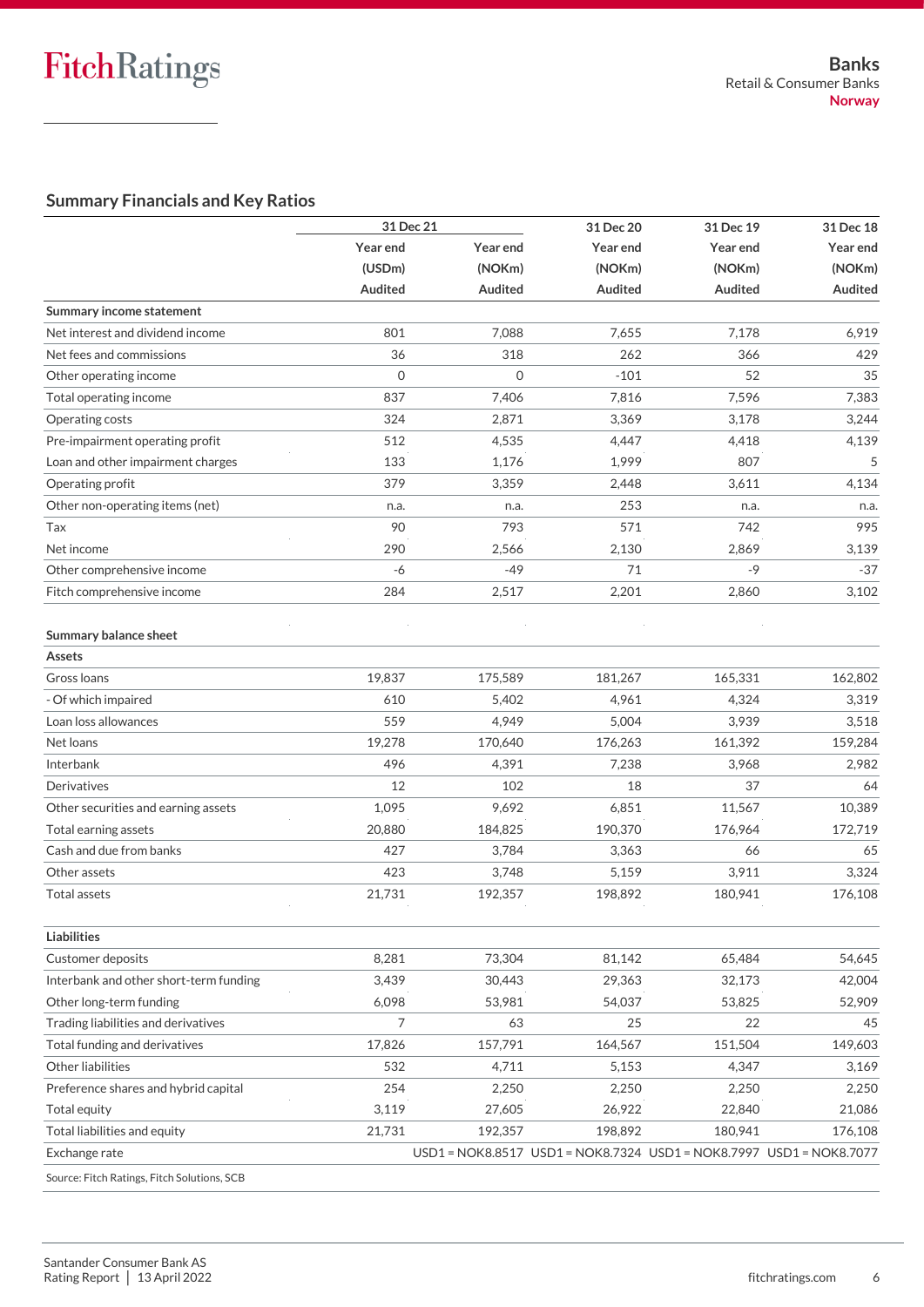# **Summary Financials and Key Ratios**

|                                              | 31 Dec 21 | 31 Dec 20 | 31 Dec 19 | 31 Dec 18 |
|----------------------------------------------|-----------|-----------|-----------|-----------|
| Ratios (annualised as appropriate)           |           |           |           |           |
|                                              |           |           |           |           |
| Profitability                                |           |           |           |           |
| Operating profit/risk-weighted assets        | 2.6       | 1.9       | 3.0       | 3.4       |
| Net interest income/average earning assets   | 3.8       | 4.0       | 4.1       | 4.4       |
| Non-interest expense/gross revenue           | 38.8      | 43.1      | 41.8      | 43.9      |
| Net income/average equity                    | 9.3       | 8.3       | 13.2      | 16.0      |
| Asset quality                                |           |           |           |           |
| Impaired loans ratio                         | 3.1       | 2.7       | 2.6       | 2.0       |
| Growth in gross loans                        | $-3.1$    | 9.6       | 1.6       | 13.4      |
| Loan loss allowances/impaired loans          | 91.6      | 100.9     | 91.1      | 106.0     |
| Loan impairment charges/average gross loans  | 0.7       | 1.1       | 0.5       | $-0.1$    |
| Capitalisation                               |           |           |           |           |
| Common equity Tier 1 ratio                   | 18.9      | 19.4      | 18.1      | 15.7      |
| Fully loaded common equity Tier 1 ratio      | 18.7      | 19.2      | 17.8      | 15.4      |
| Tangible common equity/tangible assets       | 13.8      | 13.0      | 12.1      | 11.4      |
| Basel leverage ratio                         | 13.5      | 13.8      | 13.1      | 12.0      |
| Net impaired loans/common equity Tier 1      | 1.9       | $-0.2$    | 1.8       | $-1.0$    |
| <b>Funding and liquidity</b>                 |           |           |           |           |
| Gross loans/customer deposits                | 239.5     | 223.4     | 252.5     | 297.9     |
| Liquidity coverage ratio                     | 144.0     | 237.0     | 187.0     | 133.7     |
| Customer deposits / total non-equity funding | 45.8      | 48.7      | 42.6      | 36.0      |
| Net stable funding ratio                     | 110.1     | 114.4     | 108.0     | 94.2      |
| Source: Fitch Ratings, Fitch Solutions, SCB  |           |           |           |           |

### **About Fitch Forecasts**

The forecasts in the charts further in the report reflect Fitch's forward view on the bank's core financial metrics under Fitch's Bank Rating Criteria. They are based on a combination of Fitch's macro-economic forecasts, outlook at the sector level and company-specific considerations. As a result, Fitch's forecasts may materially differ from the guidance provided by the rated entity to the market.

To the extent Fitch is aware of material non-public information with respect to future events such as planned recapitalisations or merger and acquisition activity, Fitch will not reflect these non-public future events in its published forecasts. However, where relevant, such information is considered by Fitch as part of the rating process.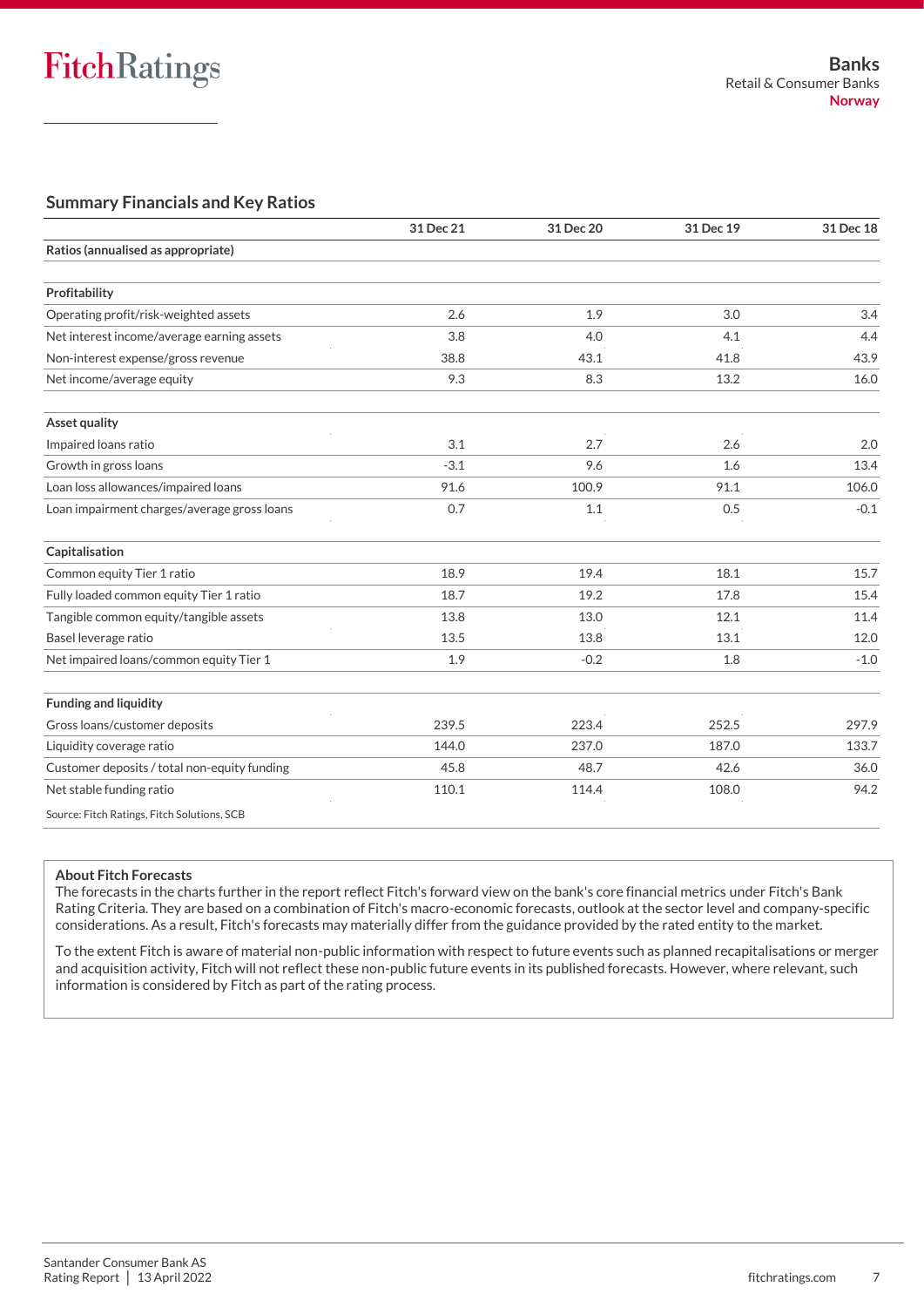# **Key Financial Metrics – Latest Developments**

# **Resilient Asset Quality**

Asset quality metrics remained resilient over the credit cycle, owing to SCB's prudent risk appetite, its well-balanced geographical mix, strong risk controls and adequate risk-based pricing. The phasing-out of state support packages and the interest rate tightening in Norway should not lead to meaningfully asset quality pressure. The recently tightened debt affordability assessment (in line with EBA guidelines) bodes well for asset quality in unsecured loans.

The bank's impaired loans are conservatively classified as being more than half composed of loans without payment arrears. The impaired loans/gross loans ratio at end-2021 was materially higher for unsecured lending at 9.6% compared with 1.6% for auto loans. Both ratios have increased since 2017 due to more conservative write-off criteria, to lower sales of impaired loans, and to EBA's new definition of default (introduced in 2021). Impaired loans are comfortably covered by specific loan loss allowances (53% at end-2021). The ratio was 43% for secured and 61% for unsecured loans.

SCB's pre-impairment operating profit in the last five years has been sufficient to absorb LICs equivalent to about 260bp of average gross loans. The highest level of credit risk cost in the last decade was 110bp (in 2020 and 2014) and we expect this ratio to normalise at 80bp-85bp.

## **Good Profitability and Manageable Loan Losses**

SCB's strong profitability throughout the credit cycle reflects its low-cost base, sound interest margins and contained LICs. The short duration of its assets allows the bank to reprice loans relatively quickly, maintaining controlled interest rate sensitivity. In 2021, the net interest margin stood at almost 3.8%, or almost 3.2% net of loan impairment charges. Cost efficiency is robust despite SCB's small size. The bank plans to keep the cost/income ratio below 35%.

We expect a moderate profitability improvement in 2022 and 2023 due to loan growth recovery, higher margins and an improved cost efficiency following the bank's recent restructuring. In 2021, margins were pressured due to a temporary interest cap in Finland, and to a changed lending mix more heavily weighted towards secured lending.

## **Sound Capitalisation**

SCB's capitalisation is sound for the rating level and the business model. At end-2021, the fullyloaded CET1 ratio was 580bp above the requirement and the leverage ratio stood at a high level of 13.4%. Fitch expects higher pay-out ratios once macroeconomic uncertainties decrease as the agency expects the CET1 ratio to move towards 16%. The bank targets a CET1 ratio which will provide a capital surplus of at least 100bp above its requirement. The parent has been supportive of SCB in recent years, injecting capital when needed.

## **Stable Funding Base**

The reliance on parental funding remains material at about 20%, which we believe is likely to remain stable. SCB has recently successfully increased its deposit base, in line with the group's strategy to have self-funded subsidiaries. Following a new pricing strategy, deposits shrank by 10% in 2021 and represented about 45% of all funding at end-2021. SCB also funds itself via securitisations and unsecured debt and, particularly on the unsecured side, has been able to tap the markets more frequently in recent years.

The use of securitisation has slightly decreased (8% of funding at end-2021) due to strict legislation in Norway, although SCB is still able to issue ABS in its other markets. Following expected regulatory changes later in 2022, we expect the bank to be able to issue ABS in Norway again.

At end-2021, SCB's liquid assets equalled about 7% of total assets or 25% when including undrawn facilities from the parent. We believe the bank would receive liquidity support from the parent if access to wholesale funding markets was uncertain or prohibitively expensive.

Black dashed lines represent indicative quantitative ranges and implied scores for Fitch's core financial metrics for banks operating in the environments that Fitch scores in the 'aa' category. Lightblue columns represent Fitch's forecasts.

Peer average includes Santander Consumer Finance, S.A. (VR:a-), LeasePlan Corporation N.V. (bbb+), Leeds Building Society (a-), Santander Consumer Bank AG (a-).



**Impaired Loans/Gross Loans**



YE19 YE20 YE21 YE22F YE23F Source: Fitch Ratings, banks

# **Operating Profit/RWAs**



**CET1/RWAs**

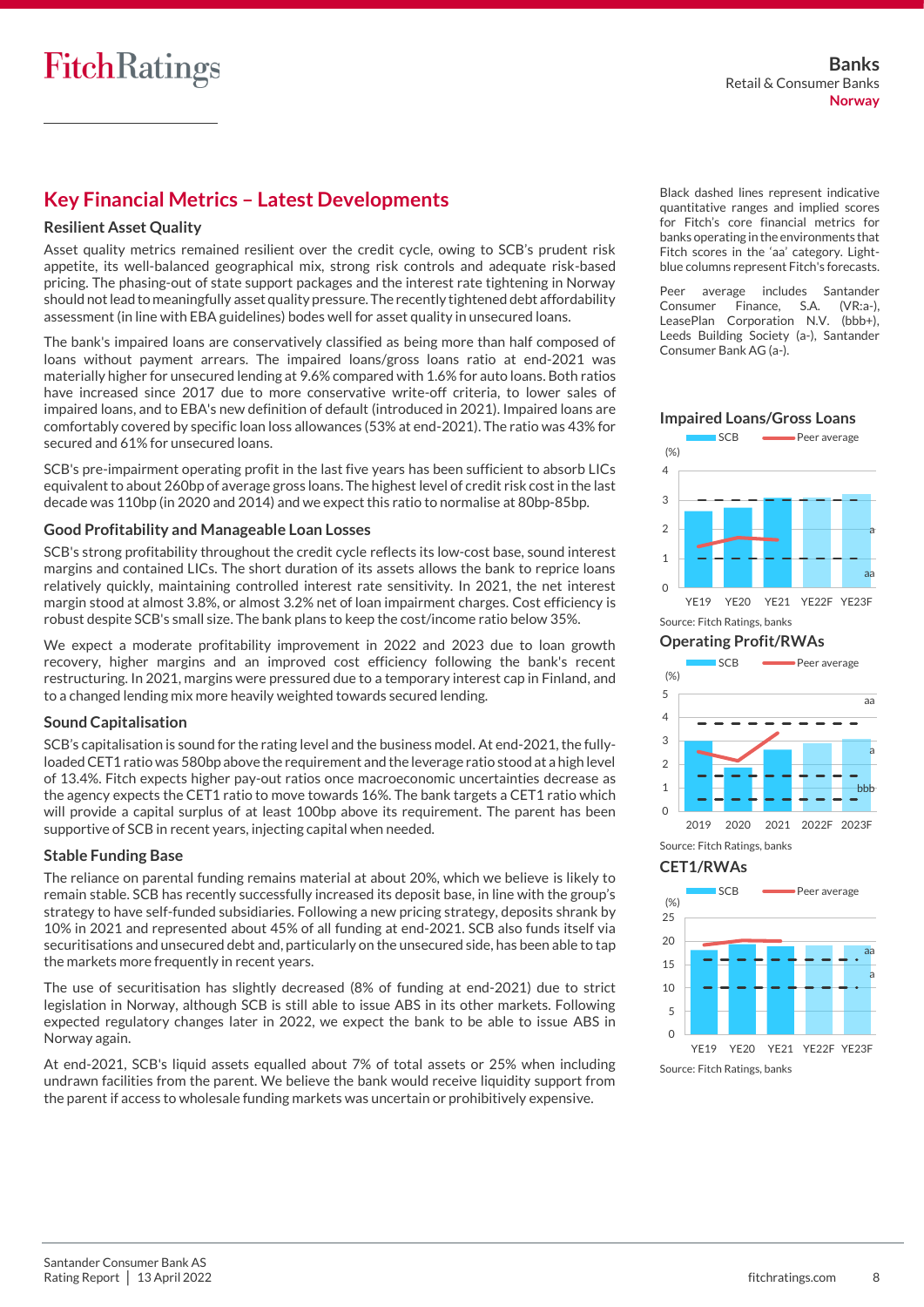**Banks Ratings Navigator**

**Overall ESG Scale**

# **Environmental, Social and Governance Considerations**

#### **FitchRatings Santander Consumer Bank AS**

#### **Credit-Relevant ESG Derivation**

| Santander Consumer Bank AS has 5 ESG potential rating drivers<br>Santander Consumer Bank AS has exposure to compliance risks including fair lending practices, mis-selling, repossession/foreclosure practices, consumer data<br>protection (data security) but this has very low impact on the rating.<br>Governance is minimally relevant to the rating and is not currently a driver. |                             |              |                               |           | key driver | $\circ$             | issues         | 5                                                                                                                                                       |                         |  |
|------------------------------------------------------------------------------------------------------------------------------------------------------------------------------------------------------------------------------------------------------------------------------------------------------------------------------------------------------------------------------------------|-----------------------------|--------------|-------------------------------|-----------|------------|---------------------|----------------|---------------------------------------------------------------------------------------------------------------------------------------------------------|-------------------------|--|
|                                                                                                                                                                                                                                                                                                                                                                                          |                             |              |                               |           | driver     | $\circ$             | issues         | $\overline{4}$                                                                                                                                          |                         |  |
|                                                                                                                                                                                                                                                                                                                                                                                          |                             |              |                               |           |            | potential driver    | 5              | issues                                                                                                                                                  | $\overline{\mathbf{3}}$ |  |
|                                                                                                                                                                                                                                                                                                                                                                                          |                             |              |                               |           |            | not a rating driver | $\overline{4}$ | issues                                                                                                                                                  | $\overline{2}$          |  |
|                                                                                                                                                                                                                                                                                                                                                                                          |                             |              |                               |           |            |                     | 5              | issues                                                                                                                                                  |                         |  |
| Environmental (E)                                                                                                                                                                                                                                                                                                                                                                        |                             |              |                               |           |            |                     |                |                                                                                                                                                         |                         |  |
|                                                                                                                                                                                                                                                                                                                                                                                          | <b>General Issues</b>       | E Score      | <b>Sector-Specific Issues</b> | Reference |            | <b>E</b> Scale      |                |                                                                                                                                                         |                         |  |
|                                                                                                                                                                                                                                                                                                                                                                                          | GHG Emissions & Air Quality | $\mathbf{1}$ | n.a.                          | n.a.      |            | 5                   |                | How to Read This Page<br>ESG scores range from 1 to 5 based on a 15-level color<br>gradation. Red (5) is most relevant and green (1) is least relevant. |                         |  |

| Environmental (E)                                             |                |                                                                                                                                                          |                                                                                         |               |                |                                                                                                                                                                                                                                                                                                                                               |  |  |  |
|---------------------------------------------------------------|----------------|----------------------------------------------------------------------------------------------------------------------------------------------------------|-----------------------------------------------------------------------------------------|---------------|----------------|-----------------------------------------------------------------------------------------------------------------------------------------------------------------------------------------------------------------------------------------------------------------------------------------------------------------------------------------------|--|--|--|
| <b>General Issues</b>                                         | E Score        | <b>Sector-Specific Issues</b>                                                                                                                            | Reference                                                                               |               | <b>E</b> Scale |                                                                                                                                                                                                                                                                                                                                               |  |  |  |
| GHG Emissions & Air Quality                                   | $\overline{1}$ | n.a.                                                                                                                                                     | n.a.                                                                                    |               |                | How to Read This Page<br>ESG scores range from 1 to 5 based on a 15-level color<br>gradation. Red (5) is most relevant and green (1) is least relevant.                                                                                                                                                                                       |  |  |  |
| Energy Management                                             |                | n.a.                                                                                                                                                     | n.a.                                                                                    |               |                | The Environmental (E), Social (S) and Governance (G)<br>tables break out the individual components of the scale. The right-<br>hand box shows the aggregate E, S, or G score. General Issues<br>are relevant across all markets with Sector-Specific Issues<br>unique to a particular industry group. Scores are assigned to                  |  |  |  |
| Water & Wastewater Management                                 | $\mathbf{1}$   | n.a.                                                                                                                                                     | n.a.                                                                                    |               |                | each sector-specific issue. These scores signify the credit-<br>relevance of the sector-specific issues to the issuing entity's<br>overall credit rating. The Reference box highlights the factor(s)<br>within which the corresponding ESG issues are captured in                                                                             |  |  |  |
| Waste & Hazardous Materials<br>Management; Ecological Impacts |                | n.a.                                                                                                                                                     | n.a.                                                                                    | $\mathcal{P}$ |                | Fitch's credit analysis.<br>The Credit-Relevant ESG Derivation table shows the overall<br>ESG score. This score signifies the credit relevance of combined<br>E, S and G issues to the entity's credit rating. The three columns                                                                                                              |  |  |  |
| Exposure to Environmental Impacts                             | $\mathcal{P}$  | Impact of extreme weather events on assets and/or<br>operations and corresponding risk appetite & management;<br>catastrophe risk; credit concentrations | Business Profile (incl. Management & governance); Risk Profile;<br><b>Asset Quality</b> |               |                | to the left of the overall ESG score summarize the issuing entity's<br>sub-component ESG scores. The box on the far left identifies<br>some of the main ESG issues that are drivers or potential drivers<br>of the issuing entity's credit rating (corresponding with scores of<br>3. 4 or 5) and provides a brief explanation for the score. |  |  |  |

|                                                               |                | catastrophe risk; credit concentrations                                                                                                                          | ASSEL QUAILY                                                                             |                          |                | some of the main ESG issues that are drivers or potential drivers<br>of the issuing entity's credit rating (corresponding with scores of                                               |
|---------------------------------------------------------------|----------------|------------------------------------------------------------------------------------------------------------------------------------------------------------------|------------------------------------------------------------------------------------------|--------------------------|----------------|----------------------------------------------------------------------------------------------------------------------------------------------------------------------------------------|
| Social (S)                                                    |                |                                                                                                                                                                  |                                                                                          |                          |                | 3, 4 or 5) and provides a brief explanation for the score.                                                                                                                             |
| <b>General Issues</b>                                         | S Score        | <b>Sector-Specific Issues</b>                                                                                                                                    | Reference                                                                                |                          | <b>S</b> Scale | Classification of ESG issues has been developed from Fitch's<br>sector ratings criteria. The General Issues and Sector-Specific                                                        |
| Human Rights, Community Relations,<br>Access & Affordability  | $\mathcal{P}$  | Services for underbanked and underserved communities:<br>SME and community development programs; financial<br>literacy programs                                  | Business Profile (incl. Management & governance); Risk Profile                           | $5\overline{5}$          |                | Issues draw on the classification standards published by the<br>United Nations Principles for Responsible Investing (PRI) and the<br>Sustainability Accounting Standards Board (SASB). |
| Customer Welfare - Fair Messaging,<br>Privacy & Data Security | 3              | Compliance risks including fair lending practices, mis-<br>selling, repossession/foreclosure practices, consumer data<br>protection (data security)              | Operating Environment; Business Profile (incl. Management &<br>governance): Risk Profile |                          |                | Sector references in the scale definitions below refer to Sector<br>as displayed in the Sector Details box on page 1 of the navigator.                                                 |
| Labor Relations & Practices                                   | $\mathcal{L}$  | Impact of labor negotiations, including board/employee<br>compensation and composition                                                                           | Business Profile (incl. Management & governance)                                         | $\mathbf{R}$             |                |                                                                                                                                                                                        |
| Employee Wellbeing                                            |                | n.a.                                                                                                                                                             | n.a.                                                                                     | $\overline{\phantom{0}}$ |                |                                                                                                                                                                                        |
| <b>Exposure to Social Impacts</b>                             | $\overline{2}$ | Shift in social or consumer preferences as a result of an<br>institution's social positions, or social and/or political<br>disapproval of core banking practices | Business Profile (incl. Management & governance); Financial<br>Profile                   |                          |                |                                                                                                                                                                                        |

#### **Governance (G)** 3 **G Score** 3 Board independence and effectiveness; ownership<br>concentration; protection of creditor/stakeholder rights; legal Business Profile (incl. Management & governance); Earnings &<br>/compliance risks; business continuity; key perso related party transactions Organizational structure; appropriateness relative to business model; opacity; intra-group dynamics; ownership Quality and frequency of financial reporting and auditing processes **General Issues** 3 3 Governance Structure Group Structure Financial Transparency relevant to the entity rating but relevant to the sect Significant tripact on the rating on an individual basis.<br>Mavigator: This proceed in a winding of very low impact or the entity and<br>New antition or impact or impact of the entity relative importance within<br>Tripact on the r Mnimally relevant to rating, either very low impact of actively managed in a way that results in no impact the entity rating. Equivalent to "lower" relative importance within Navigator. 2 **Sector-Specific Issues** anagement Strategy Operational implementation of strategy Irrelevant to the entity rating and irrelevant to the sector. **How relevant are E, S and G issues to the overall credit rating?** Highly relevant, a key rating driver that has a significant impact on the rating on an individual basis. DIT-RELEVANT ESG SCALE<br>vant are E, S and G issues to the<br>overall credit rating?<br>Highly relevant, a key rating diver that has a<br>significant impact on the rating on an individual b<br>Ravigator. Relevant to rating, not a key rating driver but has an vant are E, S and G issues to the<br>**High)** relavant, a key rating driver that has a<br>significant impact on the rating on an individual basis.<br>Equivalent to "higher" relative importance w ithin<br>thin charge on the rating in co **CREDIT-RELEVANT ESG SCALE G Scale** 1 5 4 3 **Reference** externalies<br>Business Profile (incl. Management & governance) Business Profile (incl. Management & governance) Business Profile (incl. Management & governance) 5 4 3 2 1

Unless otherwise disclosed in this section, the highest level of ESG credit relevance is a score of '3'. This means ESG issues are credit-neutral or have only a minimal credit impact on SCB, either due to their nature or the way in which they are being managed by the bank. For more information on Fitch's ESG Relevance Scores, visit [www.fitchratings.com/esg.](http://www.fitchratings.com/esg)